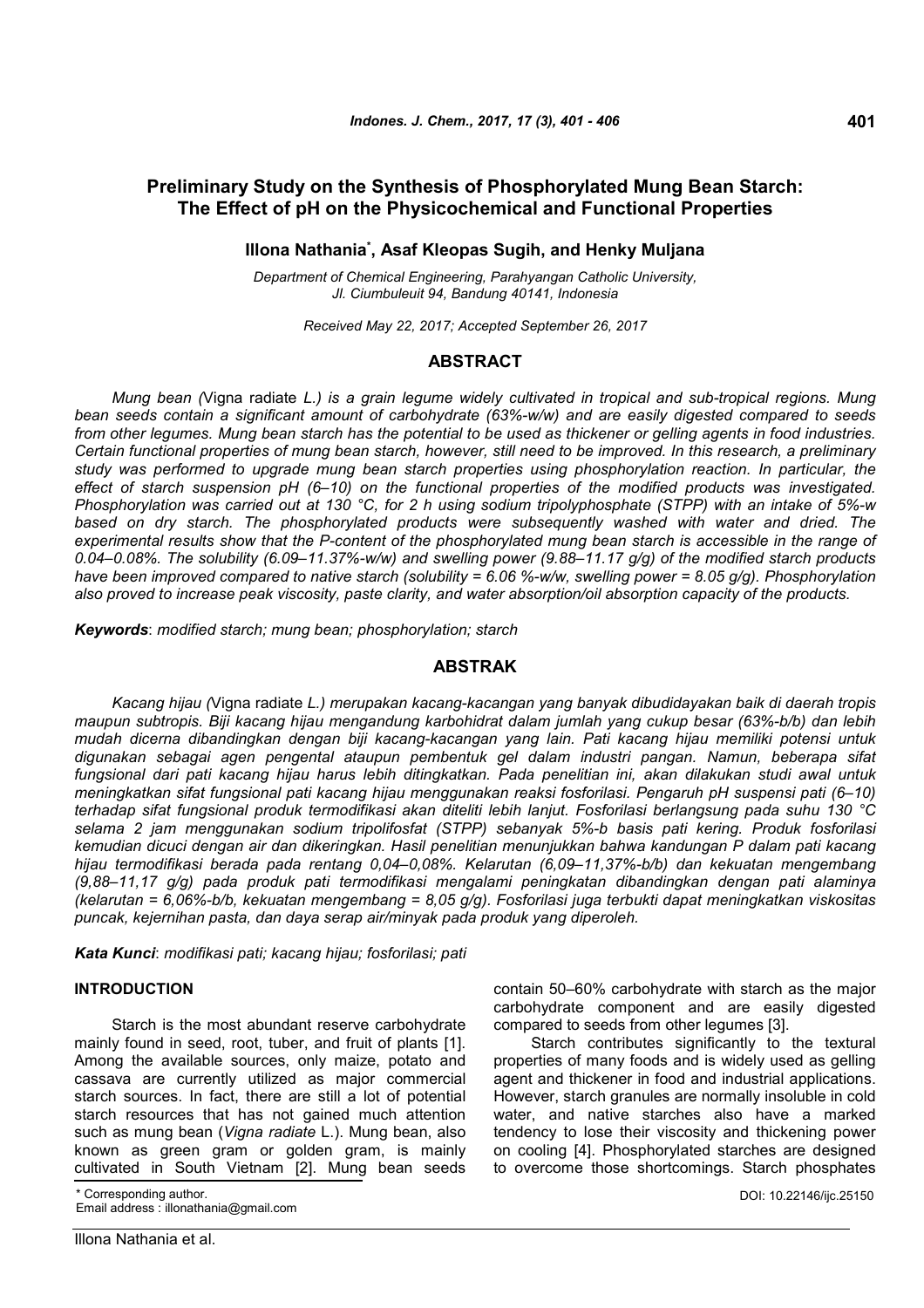prepared by chemical methods give clear pastes of high consistency, good freeze-thaw stability, and high swelling power [5-8]. A lot of research papers have been published on the phosphorylation of various type of starch, such as corn starch, rice starch, wheat starch, and pinhao starch [9-12]. However, there is no study has been reported on the phosphorylation of mung bean starch.

The present preliminary study aims to investigate the potential use of phosphorylated mung bean starch for food thickener application. In particular, the effect of starch suspension pH on the Degree of Substitution (DS) of the products was evaluated. Relevant functional and physicochemical product properties, such as rheological properties, paste clarity, swelling power, solubility, and water/ oil absorption capacity were also determined and compared with the properties of native mung bean starch.

## **EXPERIMENTAL SECTION**

## **Materials**

Mung bean starch was purchased from PT. Hadian Global Gemilang, Bogor, Indonesia, and was used after a purification step performed according to the procedure described by Cho and Kim [13] with some modifications. Briefly, mung bean starch was mixed with 0.5 %b/v of NaOH solution at room temperature for 1 h (500 g starch/l solution). Then the suspension was filtrated and dried at 40 °C until constant weight. The phosphorylation was carried out using analytical grade of sodium tripolyphosphate/STPP (Sigma Aldrich) and sodium sulfate (Merck). Vanadate molybdate reagent, hydrochloric acid, and sodium hydroxide (analytical grade) were purchased from Merck.

## **Instrumentation**

The Degree of Substitution (DS) of the products and paste clarity were measured using a UV-vis spectrophotometer (Thermo Scientific, GENESYS 20, United States). Pasting properties were recorded on a Rapid Visco Analyzer/RVA (Tecmaster Newport Scientific Pty. Ltd., Australia), with initial temperature of 50 °C, increased to 95 °C with a rate of 6 °C/min. The temperature of the sample was hold at 95 °C for 5 min before it was cooled back to 50 °C with a rate of 6 °C/min. Centrifuge (Hettich, EBA 21, United States) was used for starch phosphorylation, solubility, swelling power, water absorption and oil absorption capacity analysis.

#### **Procedure**

#### *Synthesis of phosphorylated mung bean starch*

The mung bean starch was phosphorylated according to the method described by Lim and Seib [8] with a slight modification. STPP (0.5 g) was dissolved in 10 mL of water containing 0.5 g of sodium sulfate. The pH of the solution was adjusted between 6 and 10 by adding 5% aqueous solution of HCl or NaOH. Ten grams of mung bean starch (dry basis) was dispersed in the solution at a room temperature and the pH was readjusted with 5% aqueous solution of HCl or NaOH. The starch mixture was stirred for 1 h before it was dried in a tray dryer at 45 °C until the water content reached 10%-w/w. The dryer temperature was increased to 130 <sup>º</sup>C. and the solid was heated for 2 more hours. The products were subsequently cooled to room temperature, dispersed in 25 mL of RO water (pH of the mixture was adjusted to 6.5), and centrifuged (1500 rpm, 10 min). The washing steps were repeated two times, and the collected solid was finally dried at 45 °C until constant weight. Each experiment was replicated to ensure the reproducibility of the data.

#### *Product characterization*

**DS of the products.** The DS of the phosphorylated products was determined spectrophotometrically by the vanadomolybdophosphoric acid method [11]. A mixture of 0.12 g of Na<sub>2</sub>CO<sub>3</sub> diluted in 2 mL of boiling water and 0.2 g of starch phosphate was dried at 100 °C and subsequently ashed in a muffle furnace (550 °C, 9 h). After the sample was cooled to 25 °C, it was hydrolyzed using 4.8 mL of 4%v/v aqueous solution of HCl. The solution was filtered and diluted with water up to 100 mL. The resulting filtrate (7.5 mL) was mixed with 2.5 mL of vanadate-molybdate reagent, and its transmittance was measured using a UV-vis spectrophotometer at 435 nm.

**Paste clarity.** The clarity of starch paste was determined according to the method described by Stahl et al. [9]. Starch suspension (1 g/100 mL RO water, pH  $= 6.5$ ) was heated in a water bath at 95 °C for 30 min and subsequently cooled to 25 °C. Paste clarity is defined as the percentage of transmittance at 650 nm against a water blank in a UV/VIS spectrophotometer.

**Solubility and swelling power.** Swelling power and solubility were determined after heating a starch suspension (0.5 g/15 mL RO water) at 85 °C for 30 min as described by Li and Corke [12]. The suspension was subsequently centrifuged for 15 min and the separated starch paste was weighed and dried. Swelling power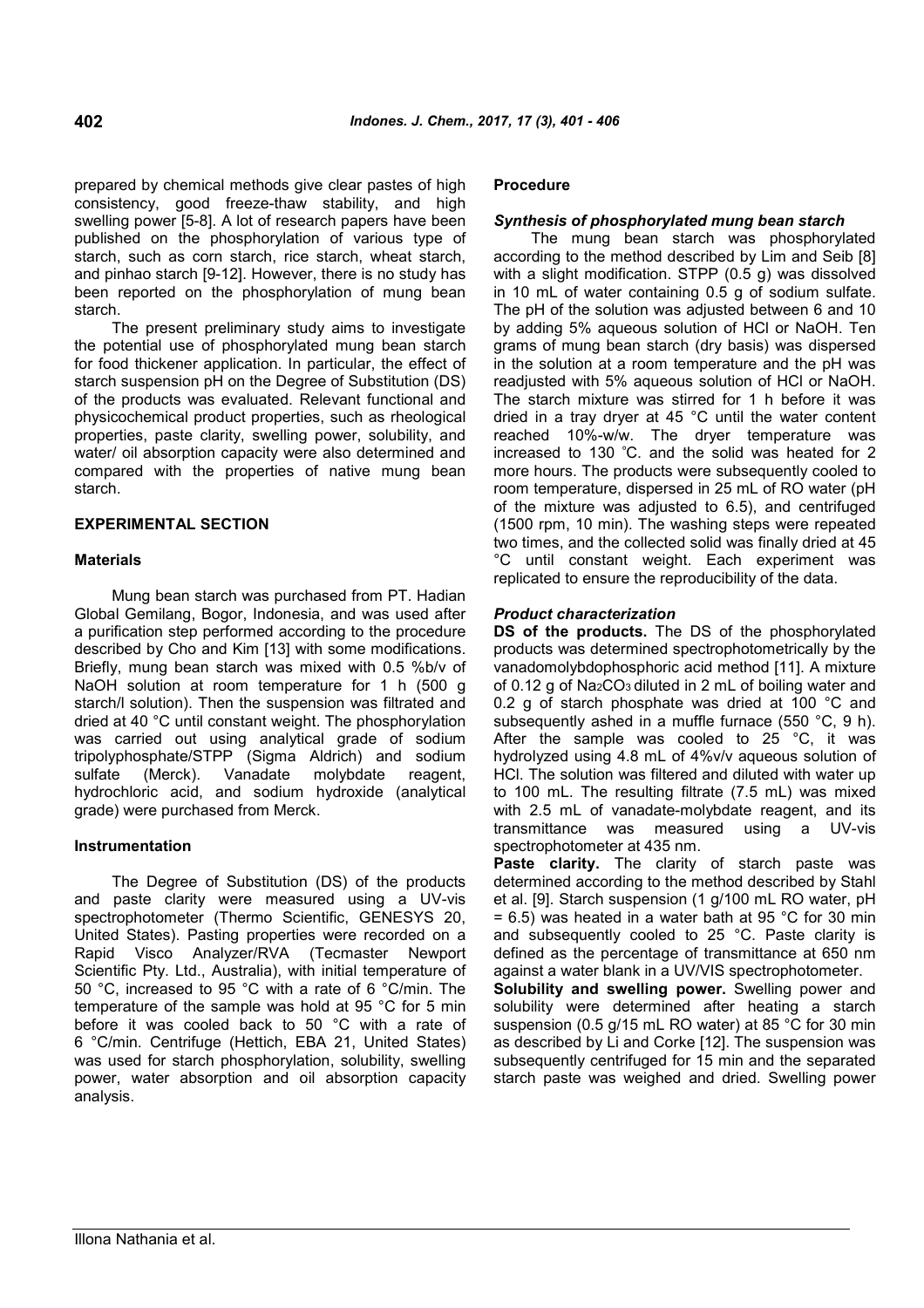

and solubility were calculated using equation 1 and 2, respectively [9].

Swelling Power = 
$$
\frac{\text{weight of sediment paste (g)}}{\text{weight of initial sample (g, dry basis)} * \left(1 - \frac{\text{Solubility}}{100}\right)}
$$

\nSolubility =  $\frac{\text{weight of soluble start (g)}}{\text{weight of initial sample (g, dry basis)} \times 100\%$  (2)

**Water and oil absorption capacity.** The water and oil absorption capacity were determined based on a published report [14] with a slight modification. Starch sample (1 g) was mixed with 10 mL of RO water or commercial palm cooking oil in a centrifuge tube and was kept at room temperature for 1 h. The sample was subsequently centrifuged (200 x gravitational acceleration, 30 min), and the water or oil volume in the sediment was measured. The absorption capacity was calculated as the mass of water or oil absorbed (gram) per gram of starch sample.

**Rheology and pasting properties.** Rheology and pasting properties of native and modified starches were examined in a *Rapid Visco Analyzer/* RVA*.* The starch sample (3.45 g) was suspended in a 25 mL of aquadest and heated to an initial temperature of 50 °C. The temperature was gradually increased (with a heating rate of 6 °C/min) to a temperature of 95 °C. The sample was hold at 95 °C for 5 min and gradually cooled to 50 °C (with a cooling rate of 6 °C/min).

#### **RESULT AND DISCUSSION**

Starch phosphorylation was conducted at 130 °C using an intake of 5%-w/w STPP based on dry starch. A schematic representation of the phosphorylation of starch with STPP is provided in Scheme 1. After subsequently isolated from the reaction mixture and dried, the modified starch product was obtained as white solids. Phosphorylation of starch will result in a product with more polar characteristic. The presence of phosphate groups significantly increases the hydrophilicity of starch molecules while at the same time



**Fig 1.** Degree of substitution (DS) of phosphorylated mung bean starch

reduces the inter- and intra-molecular hydrogen bond between hydroxyl groups of the anhydroglucose units.

### **Degree of Substitution (DS) of Phosphorylated Mung Bean Starch**

The DS of phosphorylated products was determined spectrophotometrically, and the experimental results are shown in Fig. 1. Native mung bean starch contained 0.0129% P (dry starch basis). Phosphorylation of mung bean starch with 5% STPP at pH 6–10 (130 °C, 2 h) gave products with 0.045– 0.084% P and the DS of the products was accessible in the range of 0.002–0.004. As the pH of the suspension was raised from 6 to 8, the P-content of the products was increased, but for pH > 8, the P-content decreased steadily. This trend was generally in agreement with the results obtained by Muhammad et al. [15] working with sago starch. In their research, the P-content of sago starch was increasing until its highest value at pH 9 (P-content = 0.224%) and decreasing at higher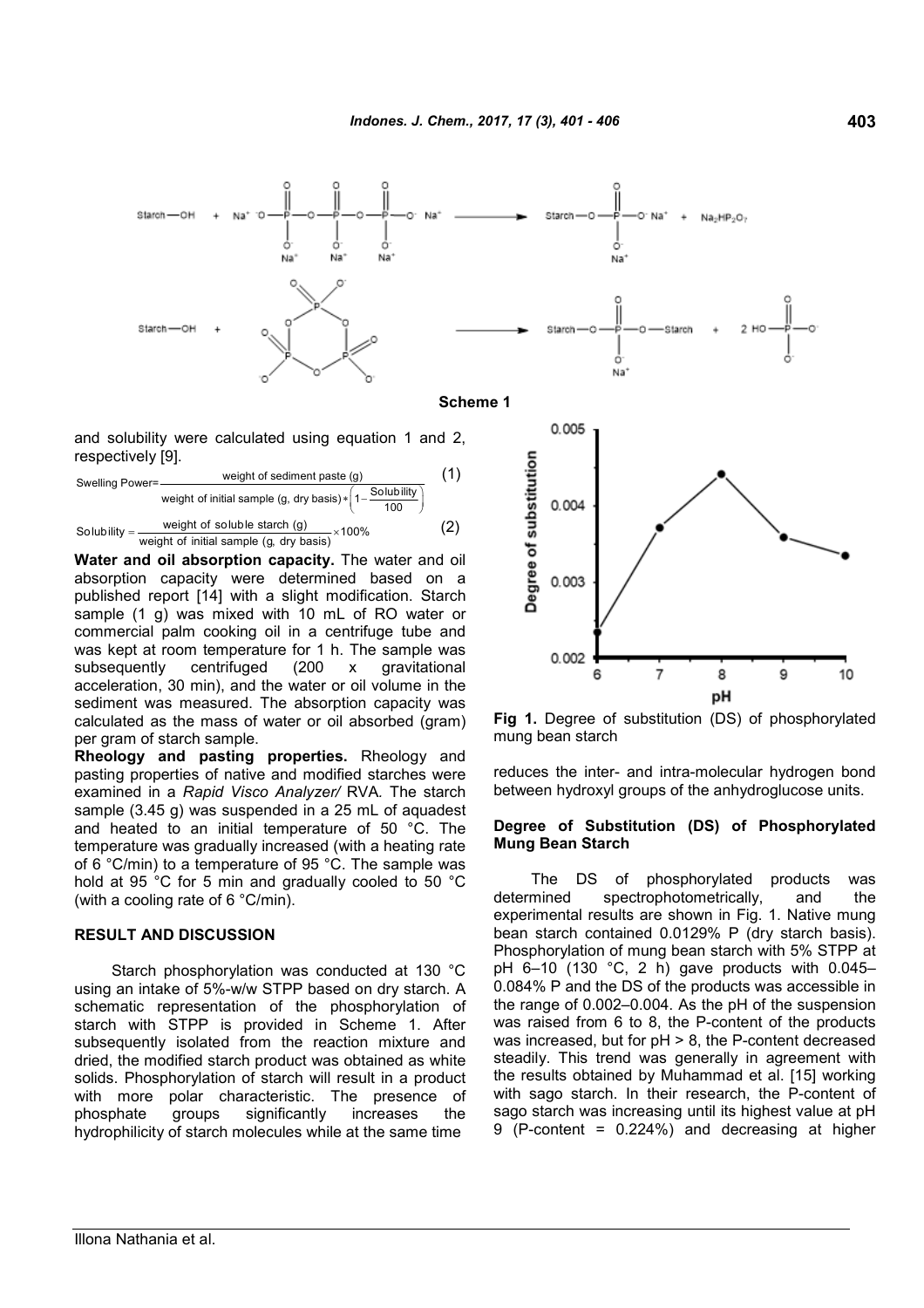| <b>Table 1.</b> Physicochemical properties of phosphoryiated starch products |               |                       |               |                         |                |
|------------------------------------------------------------------------------|---------------|-----------------------|---------------|-------------------------|----------------|
| Reaction                                                                     | Paste Clarity | <b>Swelling Power</b> | Solubility    | <b>Water Absorption</b> | Oil Absorption |
| рH                                                                           | (%T)          | (g/g)                 | $\frac{1}{2}$ | Capacity (g/g)          | Capacity (g/g) |
| Native                                                                       | 23.75         | 8.05                  | 6.06          | 1.07                    | 0.79           |
| 6                                                                            | 37.85         | 9.88                  | 7.25          | 1.23                    | 0.88           |
|                                                                              | 46.50         | 10.38                 | 7.31          | 1.23                    | 0.97           |
| 8                                                                            | 54.25         | 11.17                 | 11.37         | 1.31                    | 1.15           |
| 9                                                                            | 42.05         | 10.31                 | 8.56          | 1.21                    | 0.96           |
| 10                                                                           | 37.50         | 10.17                 | 6.09          | 1.14                    | 0.99           |

**Table 1.** Physicochemical properties of phosphorylated starch products



**Fig 2.** Viscosity profile of native and phosphorylated mung bean starch (P-content = 0.084%)

solution pH. All of the products obtained in this research contain P less than 0.084% (equivalent to the DS 0.004), which was still below the permitted level for food purposes according to Food Chemical Codex (0.4%) [16].

#### **Product Characterization**

The physicochemical and functional product properties for all phosphorylated products have been characterized. Initial phosphorylation suspension pH had a pronounced effect on the paste clarity of the resulting starch pastes (Table 1). Phosphorylation with STPP generally increased paste clarity of native mung bean starch. Lim and Seib [8] obtained a similar result and hypothesized that the higher paste clarity was caused by the increased level of hydrated molecules due to reduced interchain associations caused by repulsion between adjacent starch molecules in the presence of negatively charged phosphate groups. When suspension pH was increased from 6 to 8, the clarity of starch paste was increased gradually, before decreasing pH of 8–10. As cross-linking of starch has been reported to reduce paste clarity [5], it was hypothesized that the level of cross-linking with STPP increased significantly at pH above 8.

The swelling power and solubility of the native and phosphorylated mung bean starch products were determined by mixing and heating starch/ water suspension to 85 °C. The mixture was then centrifuged, and mass of the swollen solid as well as the soluble starch was determined. Native mung bean starch has lower swelling power and solubility (8.05 g/g; 6.06% w/w) than native corn starch, pinhao starch, and job tears starch (10.3–26.02 g/g; 4.4-22.07%-w/w) [9-8], but much higher compared to arrowroot starch (4.87 g/g; 1.669%-w/w) [6]. Phosphorylated mung bean starch products have comparatively higher solubility and swelling power compared to native starch. The presence of phosphate groups reduces the bond strength of the micellar structure, resulted in increase in solubility and swelling power of the phosphorylated starch [9]. Native mung bean starch had lower water absorption capacity (0.99 g/g) compared to potato, corn, and tapioca starch (7.9–10.4 g/g) [14]. From the results in Table 1, it was observed that phosphorylated starch products absorb more water and oil compared to the native starch. This results shared a similar trend with the previous report on the phosphorylation of corn and wheat starch [8]. The introduction of more hydrophilic phosphate groups attracts more water/oil from its surrounding [8] and increases the amount of water/oil trapped inside starch molecules.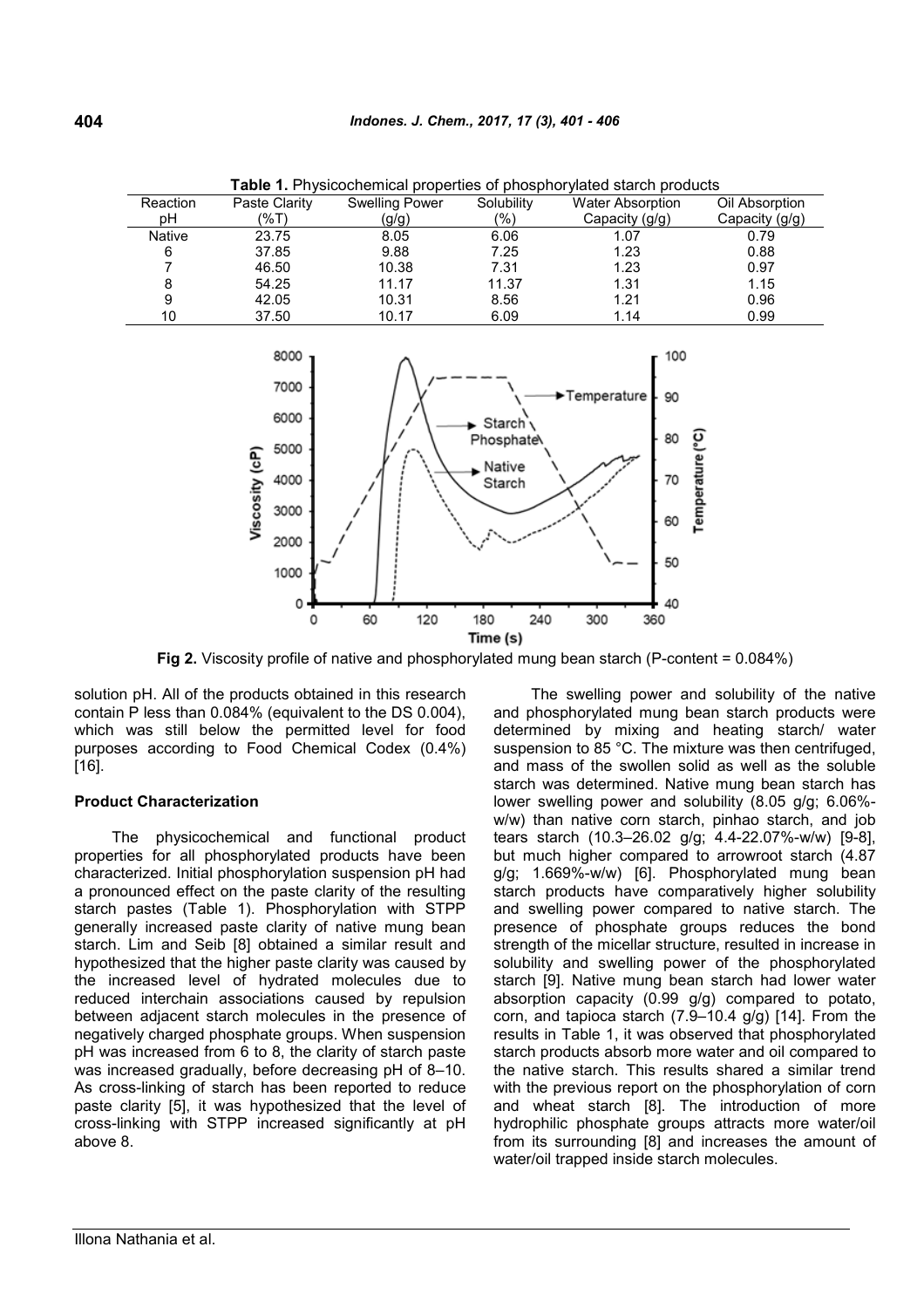The pasting properties of the suspensions of the native starch and the phosphorylated starch with highest P-content (0.084%) obtained at reaction pH 8 were determined using a *Rapid Visco Analyzer*/RVA equipment. The viscosity profiles of native and phosphorylated mung bean starch product were shown in Fig. 2. The results showed that phosphorylation decreased the initial pasting temperature of mung bean starch from 76.9 °C to 69.2 °C. While peak viscosity of the phosphorylated product (7973 cP) was significantly higher compared to native mung bean starch (5006 cP), final viscosity of native mungbean is relatively unchanged after phosphorylation. It was hypothesized that at its gelatinized state (at higher temperature), the presence of hydrophilic phosphate groups successfully entrapped more water into the starch matrix resulting in suspension with higher peak viscosity. After the suspension was cooled (at lower temperatures), the effect of starch retrogradation leading to expulsion of water from the starch matrix was far more significant compared to increased hydrophilicity due to the presence of phosphate groups. The final viscosity was therefore relatively unchanged [16]. Pasting properties measurement showed that phosphorylated mung bean starch might serve as a better food thickener for foods served at hot or warmer condition.

## **CONCLUSION**

A preliminary study on phosphorylation of mung bean starch has been reported. The phosphorylation was conducted using a mixture of STPP at 130 °C at solution pH of 6–10. Modified products with phosphate content safe for food applications (DS = 0.002–0.004, equivalent to P-content of 0.045–0.084%) have been obtained. Phosphorylation of mung bean starch increases paste clarity, swelling power, solubility, and water/oil absorption capacity compared to native starch. Moreover, the phosphorylated mung bean starch paste has lower initial pasting temperature and higher peak viscosity. These results suggests that phosphorylation is a promising method to improve the functional properties of mung bean starch.

#### **ACKNOWLEDGEMENT**

The authors thank PT. Hadian Global Gemilang for providing mung bean starch sample used in this research.

## **REFERENCES**

[1] Shannon, J.C., Garwood, D.L., and Boyer, C.D., 2009, "Genetics and Physiology of Starch Development" in *Starch: Chemistry and* *Technology*, BeMiller, J., and Whistler, R., eds.*,* Academic Press, Burlington, 24–26.

- [2] Minh, N.P., 2014, Different factors affecting to mung bean (*Phaseoulus aureus*) tofu production, *Int. J. Multi. Res. Dev.*, 1 (4), 105–110.
- [3] Han, C.R., Yang, M.D., Xu, X., and Ma, Y.Q., 2011, Comparison of the physicochemical properties of red bean and mung bean starch, *Adv. Mater. Res.*, 183-185, 630–634.
- [4] Seisun, D., 2010, "Introduction" in *Food Stabilisers, Thickeners and Gelling Agents*, Imeson, A. ed., Wiley-Blackwell, Chichester, 1–10.
- [5] Mason, W.R., 2009, "Starch Use in Foods" in *Starch: Chemistry and Technology*, BeMiller, J., and Whistler, R., eds.*,* Academic Press, New York, 756–759.
- [6] Sugih, A.K., Muljana, H., Surya, W., and Anggraini, M., 2013, Synthesis and characterisation of phosphorylated sago (*Metroxylon sagu*) starch, *Starch Update 2013: The 7th International Conference on Starch Technology,* Bangkok, National Center for Genetic Engineering and Biotechnology (BIOTEC), Thailand, 91–96.
- [7] Sugih, A.K., Muljana, H., Alamsyah, A.N., Saputra, C., and Mandalas, F.G., 2012, Synthesis and characterization of phosphorylated and acetylated hanjeli (*Coix lacryma-jobi* L.) starch for food thickener applications, *Proceeding: The 19th Regional Symposium of Chemical Engineering,* Bali, Indonesia, 091–097.
- [8] Lim, S., and Seib, P.A., 1993, Preparation and pasting properties of wheat and corn starch phosphates, *Cereal Chem.*, 70 (2), 137–144.
- [9] Stahl, J.A., Lobato, L.P., Bochi, V.C., Kubota, E.H., Gutkoski, L.C., and Emanuelli, T., 2007, Physicochemical properties of Pinhão (*Araucaria angustifolia*, Bert, O. Ktze) starch phosphates, *LWT Food Sci. Technol.*, 40 (7), 1206–1214.
- [10] Lin, Q., Xiao, H., Zhao, J., Li, L., and Yu, F., 2009, Characterization of the pasting, flow and rheological properties of native and phosphorylated rice starches, *Starch*, 61 (12), 709–715.
- [11] Passauer, L., Bender, H., and Fischer, S., 2010, Synthesis and characterisation of starch phosphates, *Carbohydr. Polym.*, 82 (3), 809–814.
- [12] Sugih, A.K., Nathania, I., Muljana, H., 2015, Synthesis and characterisation of phosphorylated arrowroot (*Maranta arundinacea* L.) Starch*, Proceedings of Starch Update 2015: The 8th International Conference on Starch Technology*, Bangkok, Thailand, 3–4 December 2015.
- [13] Cho S.A., and Kim S.K., 2000, Particle size distribution, pasting pattern, and texture of gel of